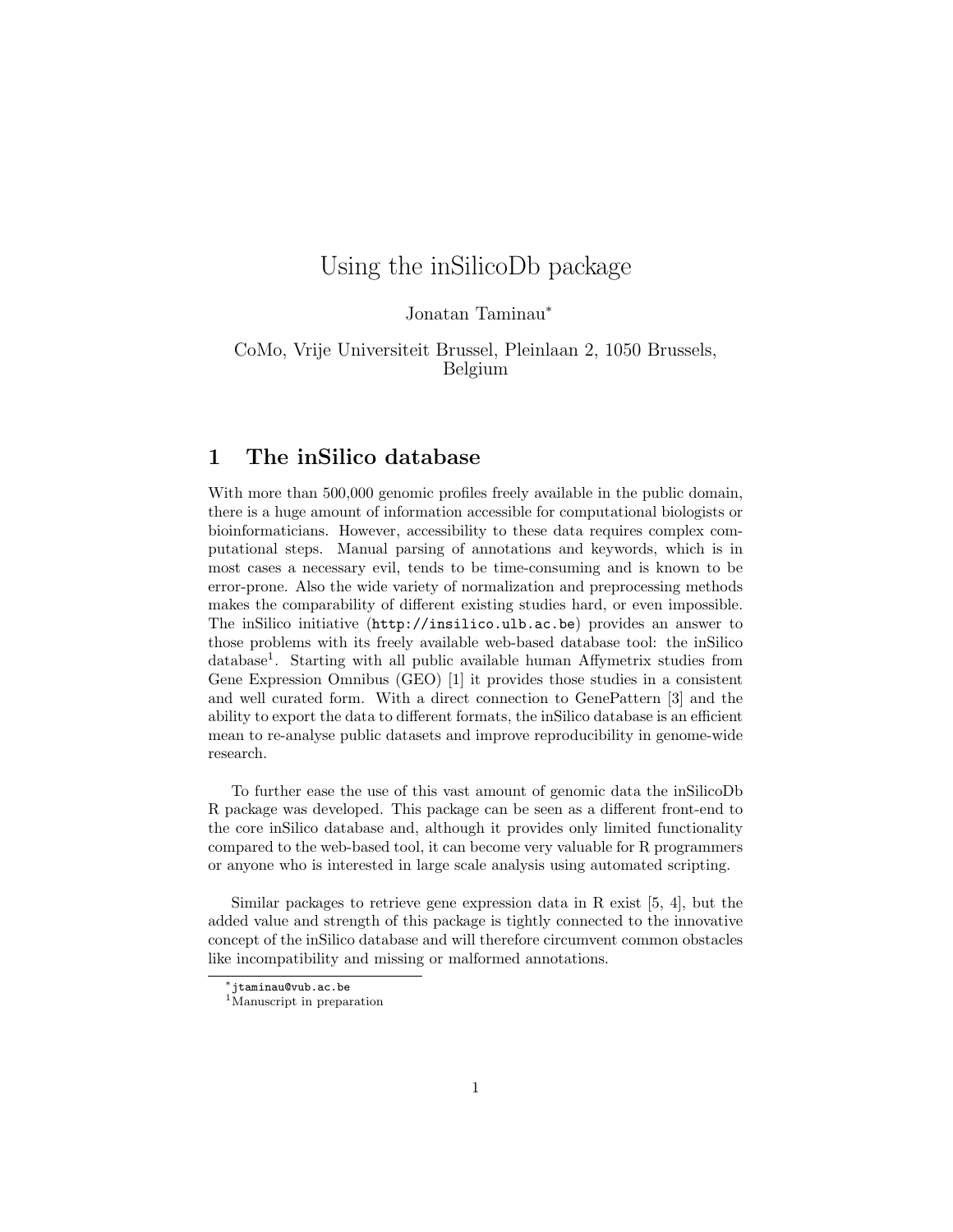### 2 Getting started using inSilicoDb

As this section will show, accessing data from the inSilico database is surprisingly easy and straightforward.

#### 2.1 Simple access

Suppose one is interested in a number of publicly available gene expression studies which he found while browsing Gene Expression Omnibus (GEO) or the inSilico database. Using only the GSE identifier, a completely annotated and formatted dataset can be downloaded in just seconds, without any need for further manual parsing:

```
> library("inSilicoDb");
> res = getDatasets("GSE4635");
> eset = res[[1]];
```
The result of getDataset is a list, containing a Bioconductors ExpressionSet (eset) for every platform that exists for this dataset (in the example there is only one platform). An alternative approach to obtain the same data is to specify the platform. In this case no list but the expression set is directly returned:

```
> eset = getDataset("GSE4635", "GPL96");
```
And in case the platform is unknown, the auxiliary function getPlatforms is provided:

```
> platforms = getPlatforms("GSE4635");
> print(platforms);
```
[1] "GPL96"

Once an expression set is retrieved, all available Bioconductor packages can be applied for further analysis, as the following code illustrates:

```
> #eset = getDataset("GSE4635", "GPL96", features = "gene");
> #heatmap(exprs(eset)[1:100,]);
> library("limma")
> eset = getDataset("GSE4635", "GPL96",
                    norm="FRMA", features = "gene");
> # Find 50 most discriminating genes
> f = pData(eset)[, "Smoker"]
> design = model.matrix(\tilde{f});
> fit = eBayes(lmFit(eset,design));
> t = topTable(fit, coef=2, number=50);> selected = is.element(rownames(exprs(eset)),
                           t[,"SYMBOL"])
> eset = eset[selected, ];
> labels = pData(eset)[,"Smoker"];
> heatmap(exprs(eset), labCol=labels);
```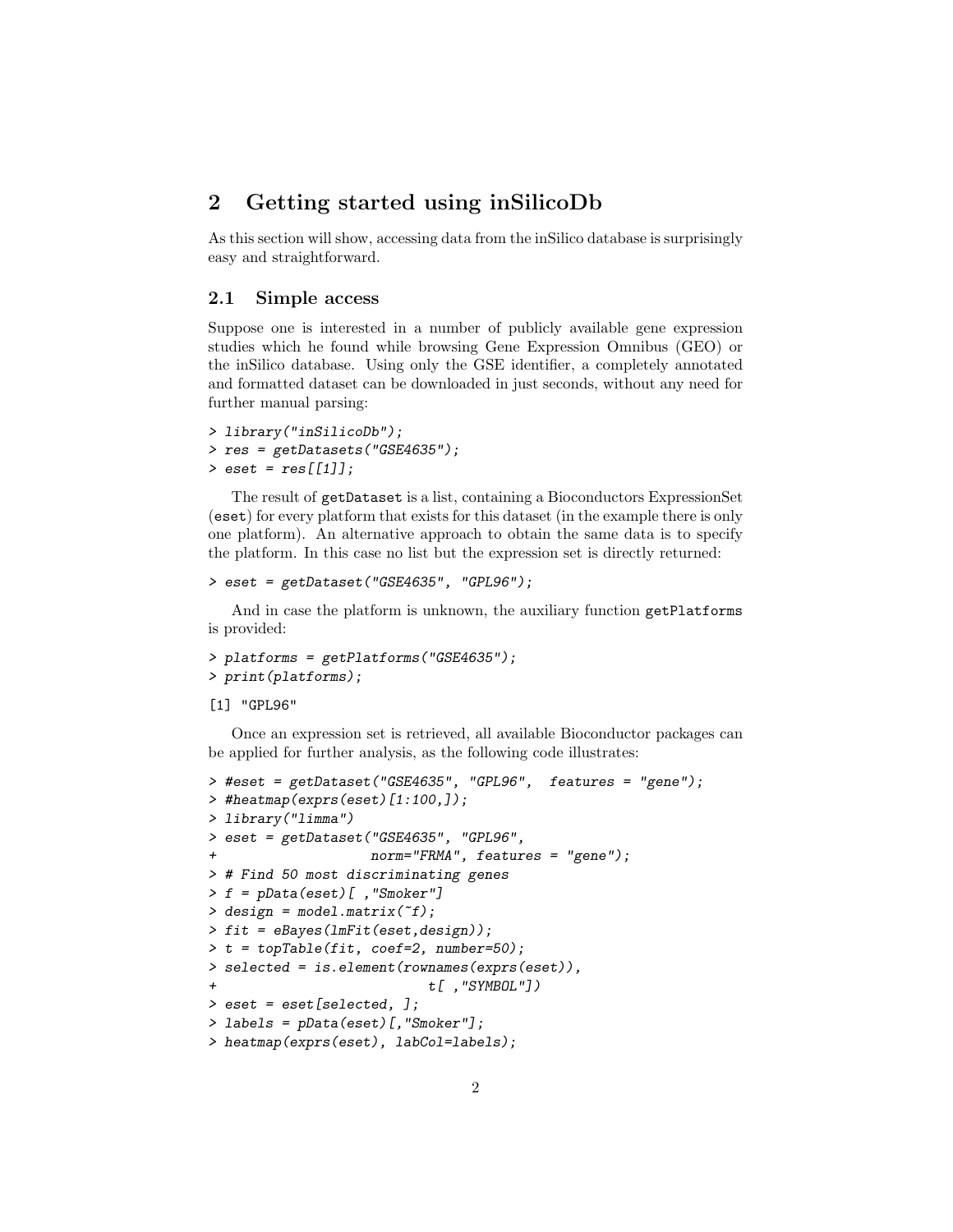

(Only the first 100 genes are printed for simplicity).

In case only the annotation information is needed and there is no need for the numerical data, the getAnnotations function also exists for convenience:

```
> annot = getAnnotations("GSE4635", "GPL96");
> pData(annot);
```

|               | Age | Sex Anatomical Site                |  |                                                                                | Cell Type |                    | Smoker |
|---------------|-----|------------------------------------|--|--------------------------------------------------------------------------------|-----------|--------------------|--------|
|               |     |                                    |  | GSM15729 N/A N/A bronchus, lung bronchial epithelial cell non-smoker           |           |                    |        |
|               |     |                                    |  | GSM104072 N/A M/A bronchus, lung bronchial epithelial cell current smoker      |           |                    |        |
| GSM104074 N/A |     |                                    |  | N/A bronchus, lung bronchial epithelial cell current smoker                    |           |                    |        |
|               |     | GSM104075 45 female bronchus, lung |  |                                                                                |           | N/A current smoker |        |
| GSM104076 N/A |     |                                    |  | N/A bronchus, lung bronchial epithelial cell current smoker                    |           |                    |        |
| GSM104078 N/A |     |                                    |  | N/A bronchus, lung bronchial epithelial cell non-smoker                        |           |                    |        |
|               |     |                                    |  | GSM104080 N/A    N/A    bronchus, lung bronchial epithelial cell    non-smoker |           |                    |        |
|               |     |                                    |  | GSM104082 N/A M/A bronchus, lung bronchial epithelial cell non-smoker          |           |                    |        |
|               |     |                                    |  | Ethnicity Cigarette Consumption (pack/years) platform                          |           |                    |        |
| GSM15729      |     | N/A                                |  |                                                                                |           | N/A                | GPL96  |
| GSM104072     |     | N/A                                |  |                                                                                |           | N/A                | GPL96  |
| GSM104074     |     | N/A                                |  |                                                                                |           | $N/A$ GPL96        |        |
|               |     | GSM104075 african-american (AFA)   |  |                                                                                |           | 14                 | GPL96  |
| GSM104076     |     | N/A                                |  |                                                                                |           | N/A                | GPL96  |
|               |     |                                    |  |                                                                                |           |                    |        |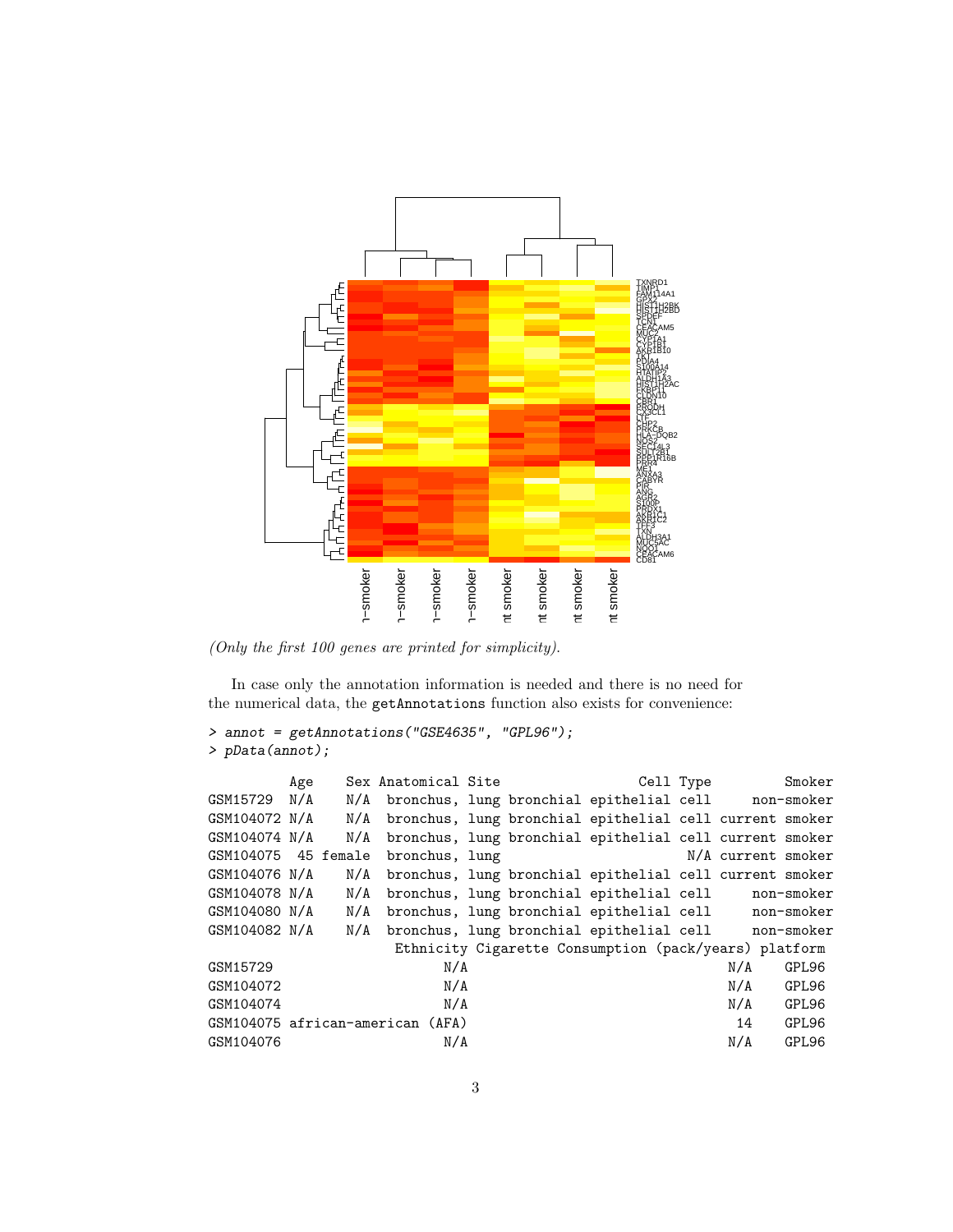| GSM104078 | N/A | N/A | GPL96 |
|-----------|-----|-----|-------|
| GSM104080 | N/A | N/A | GPL96 |
| GSM104082 | N/A | N/A | GPL96 |

#### 2.2 More options

By default all numerical data is retrieved the same way the original authors have submitted the data to GEO and can therefore have been processed by a wide variety of preprocessing methods. However, when combining different studies a consistent preprocessing is required and therefore all studies for which there are CEL files available, are also precomputed by applying the FRMA preprocessing method [2]. The user can retrieve those studies as fast and easy as the original ones, simply by using the optional norm parameter.

> eset = getDataset("GSE4635", "GPL96", norm="FRMA");

All gene expression matrices contain probes as features, although it is also possible to retrieve the genes instead. This probe to gene mapping is precomputed for every dataset and can be selected using the genes parameter. By default probes are selected, as this is how the data was submitted to GEO.

```
> eset = getDataset("GSE4635", "GPL96");
> print(nrow(eset));
Features
   22283
> eset = getDataset("GSE4635", "GPL96", features="gene");
> print(nrow(eset));
Features
   12496
```
#### 2.3 Create your own loop...

One of the advantages of retrieving data through R is the possibility to develop a whole automated workflow in just a few lines of code. The following example illustrates the many opportunities researchers can have using this tool.

In the example code below, we iterate over a list of series GSE identifiers and try to retrieve every dataset from the database. Once retrieved some basic analysis is performed (printing the number of annotations and missing values). Note that the getDataset function can throw an error (e.g. no internet connection, dataset is not available, etc.) which is best caught in a try-catch loop, as is shown in the example.

```
> lst = list("GSE4635", "GSExxx", "GSE781");
> gpl = "GPL96";
```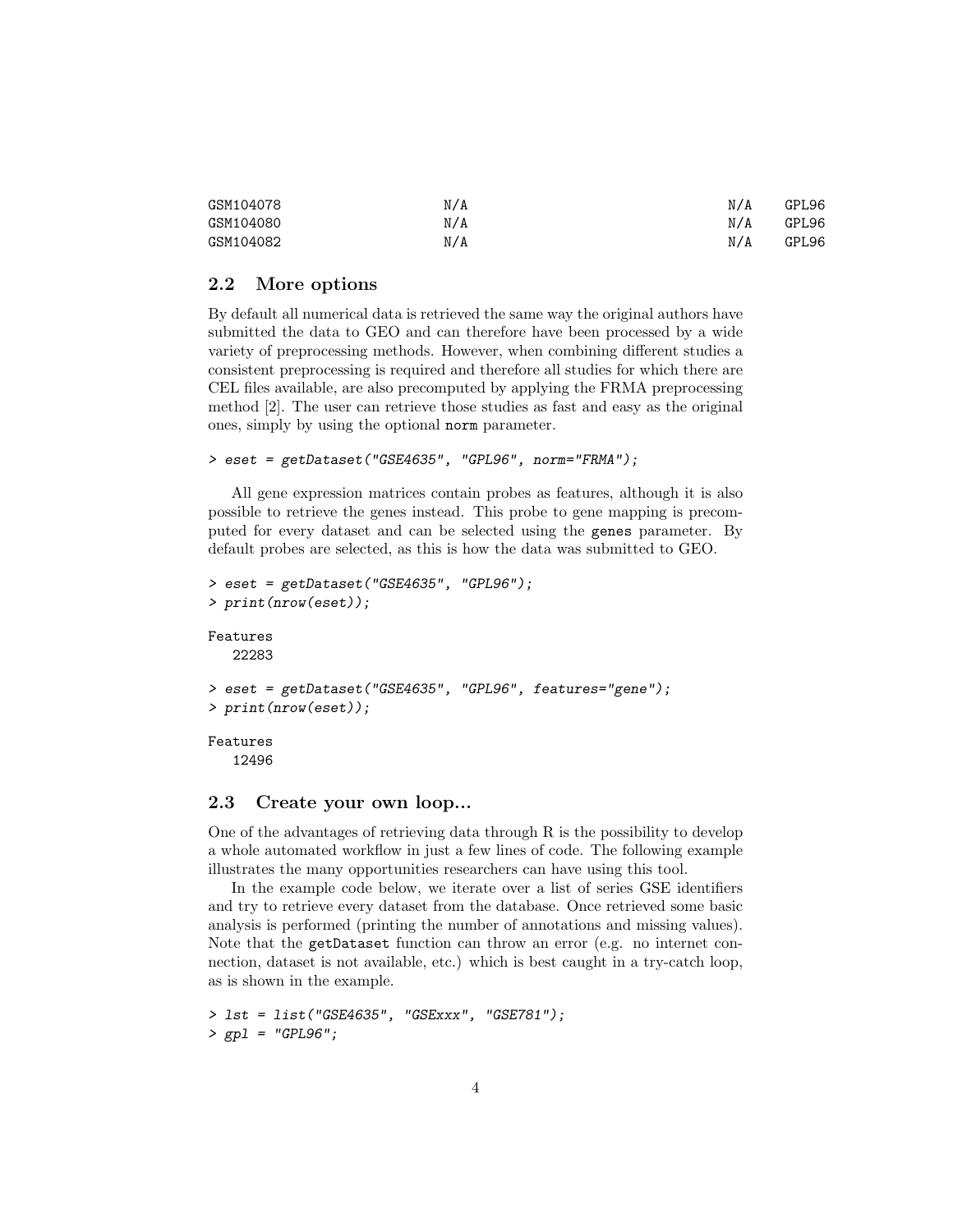```
> for(gse in lst)
+ {
    \text{catn} = \text{function}(\dots) \{ \text{cat}(\dots, \text{``\,n''}); \}+ catn("Processing",gse);
+ catn("=======================");
+ eset = tryCatch({getDataset(gse, gpl);},
                     error = function(x) \{ print(as. character(x)); NULL; \};
+ if(is.null(eset)) { next; }
+ catn("Number of annotations:");
+ catn(ncol(pData(eset)));
   catn("Number of missing values:");
+ catn(sum(is.na(exprs(eset))));
+ }
Processing GSE4635
=======================
Number of annotations:
8
Number of missing values:
68
Processing GSExxx
=======================
[1] "Error: Stopped because of previous errors\n"
Processing GSE781
=======================
Number of annotations:
24
Number of missing values:
0
```
## 3 Conclusion

This package is built in addition to a very powerful web-based database tool for genomic analysis. Despite its simplicity, it captures many of the benefits of this tool and provides the typical R users efficient means of performing large scale genomic analysis using automated scripting.

## 4 Session Info

```
> sessionInfo()
```

```
R version 3.1.1 Patched (2014-09-25 r66681)
Platform: x86_64-unknown-linux-gnu (64-bit)
```
locale: